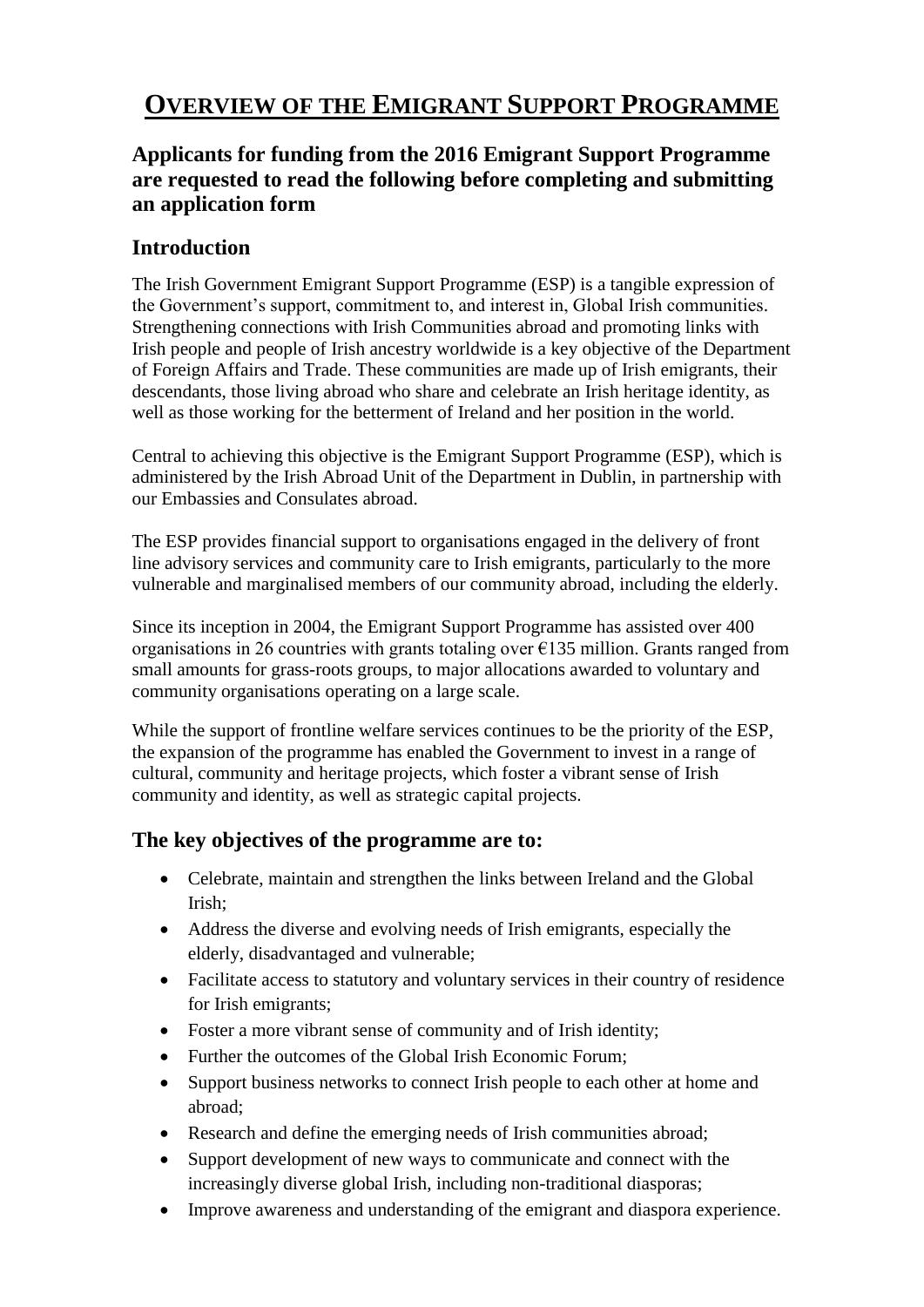# **The Government is particularly interested in supporting projects in the following areas:**

- front-line advice and support services:
- elderly Irish emigrants;
- homeless Irish emigrants;
- Irish people affected by physical or mental illness, or with substance misuse problems;
- the Irish Traveller community;
- access to training, employment or housing for Irish emigrants;
- projects which focus on support for new emigrants.
- heritage and community activities that promote Ireland's identity and maintain vibrant Irish communities abroad;
- research projects that add to the existing knowledge about Irish emigrant communities. Academic institutions considering submitting an application for such a project should contact the Irish Abroad Unit, before beginning the application process;
- fostering greater links and strategic cooperation between Ireland and the global Irish.

# **Criteria for grant aid:**

Applicant organizations should be established as registered charities, charitable bodies or voluntary/not for profit organizations and will be evaluated on the following criteria:

- $\bullet$  the need for the project
- beneficiaries in the Irish community (including second and later generations), including their needs and vulnerabilities
- $\bullet$  the expected outputs of the project
- the expected outcomes of the project
- how the outcomes will contribute to the achievement of ESP's objectives
- the capacity of the organisation to deliver the project
- the total project cost and value for money offered
- what funding has been secured from other sources for the project
- the monitoring and evaluation systems in place to measure the outcomes for target beneficiaries
- commitment to good governance and best practice throughout the organisation (including e.g. financial management, fundraising strategy, inclusion policies and staff training and development)
- partnerships with other statutory, voluntary and ESP-funded organisations to maximize service delivery to vulnerable Irish people

### **Other points to note:**

All funding decisions are based on the information submitted in the official application form, which must be submitted online. **No hard copy application forms will be accepted.**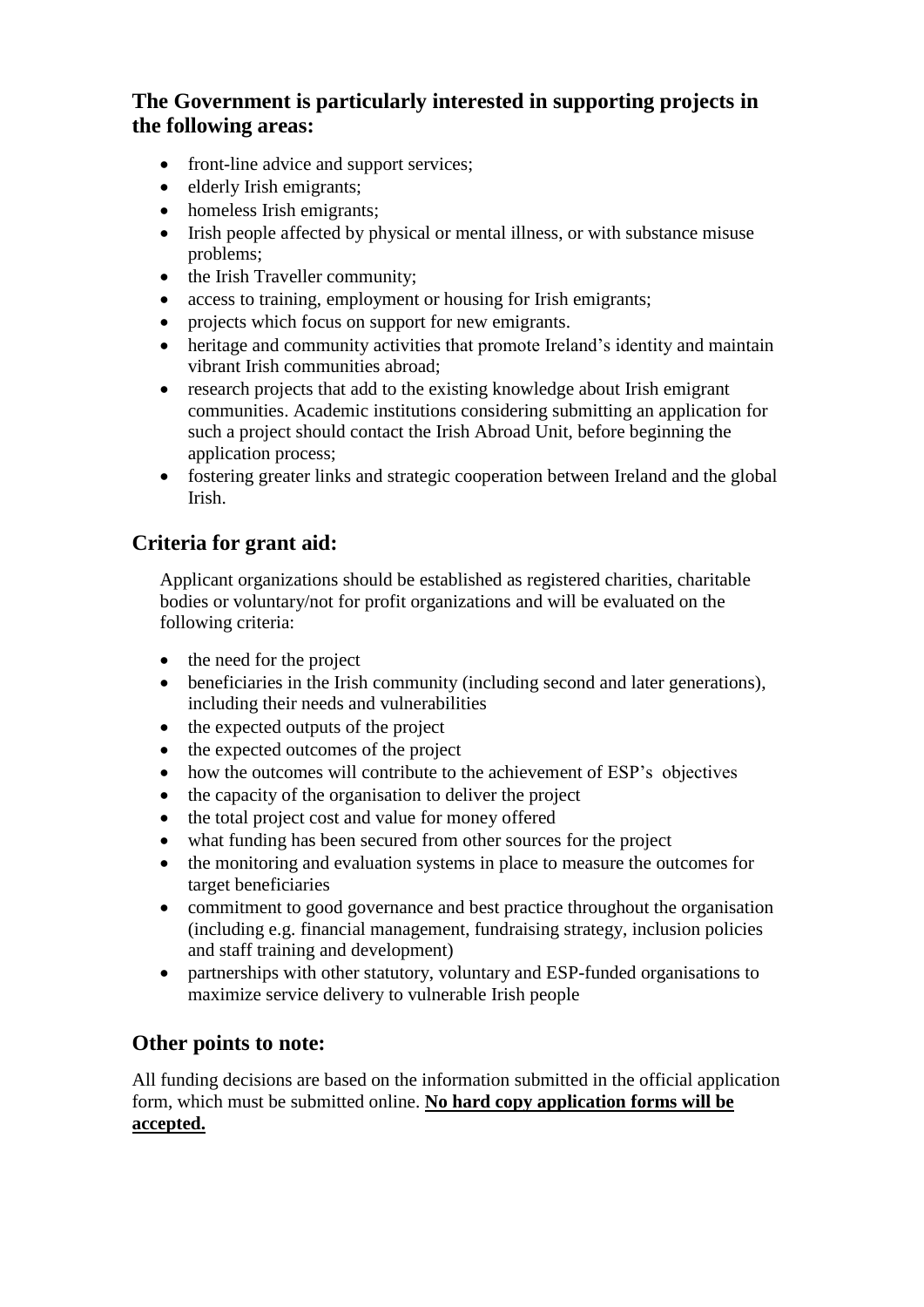# **Categories of Funding:**

The categories under which ESP can be applied for is as follows;

- **Capital** Projects involving the construction, refurbishment or purchase of capital assets. This includes projects related to website development/software acquisition.
- **Heritage**  Project involving the promotion and maintenance of Irish heritage and identity overseas.
- **Welfare (Elderly)** Projects that are specifically targeted at the older members of the community.
- **Welfare (Other)** Projects involving the provision of front-line welfare services including advisory, counselling, information and outreach services.
- **Business Networks** Projects to support Irish business networks overseas.

Organisations are permitted to make applications in more than one category. It should be noted that organisations making applications for Global Irish Economic Forum/Global Irish Network related projects should submit their applications under the Business Network category.

# **Principles governing recipients of Irish Government funding:**

In line with regulations governing the receipt of grants from the Irish Government, all grantees must:

### *Clarity*

- Understand the purpose and conditions of the funding and the outputs required
- Apply funding only for the business purposes for which they were provided
- Seek clarification from the grantor where necessary on use of funds, governance and accountability arrangements

#### *Governance*

- Ensure appropriate governance arrangements are in place for:
	- o oversight and administration of funding
	- o control and safeguarding of funds from misuse, misappropriation and fraud
	- o accounting records which can provide, at any time, reliable financial information on the purpose, application and balance remaining of the public funding
- Accounting for the amount and source of the funding, its application and outputs/outcomes

### *Value for money*

- Be in a position to provide evidence on:
	- o effective use of funds
	- o value achieved in the application of funds
	- o avoidance of waste and extravagance

#### *Fairness*

- Manage public funds with the highest degree of honesty and integrity
- Act in a manner which complies with relevant laws and obligations (e.g. tax, minimum wages)
- Procure goods and services in a fair and transparent manner
- Act fairly, responsibly and openly in dealings with the Grantor